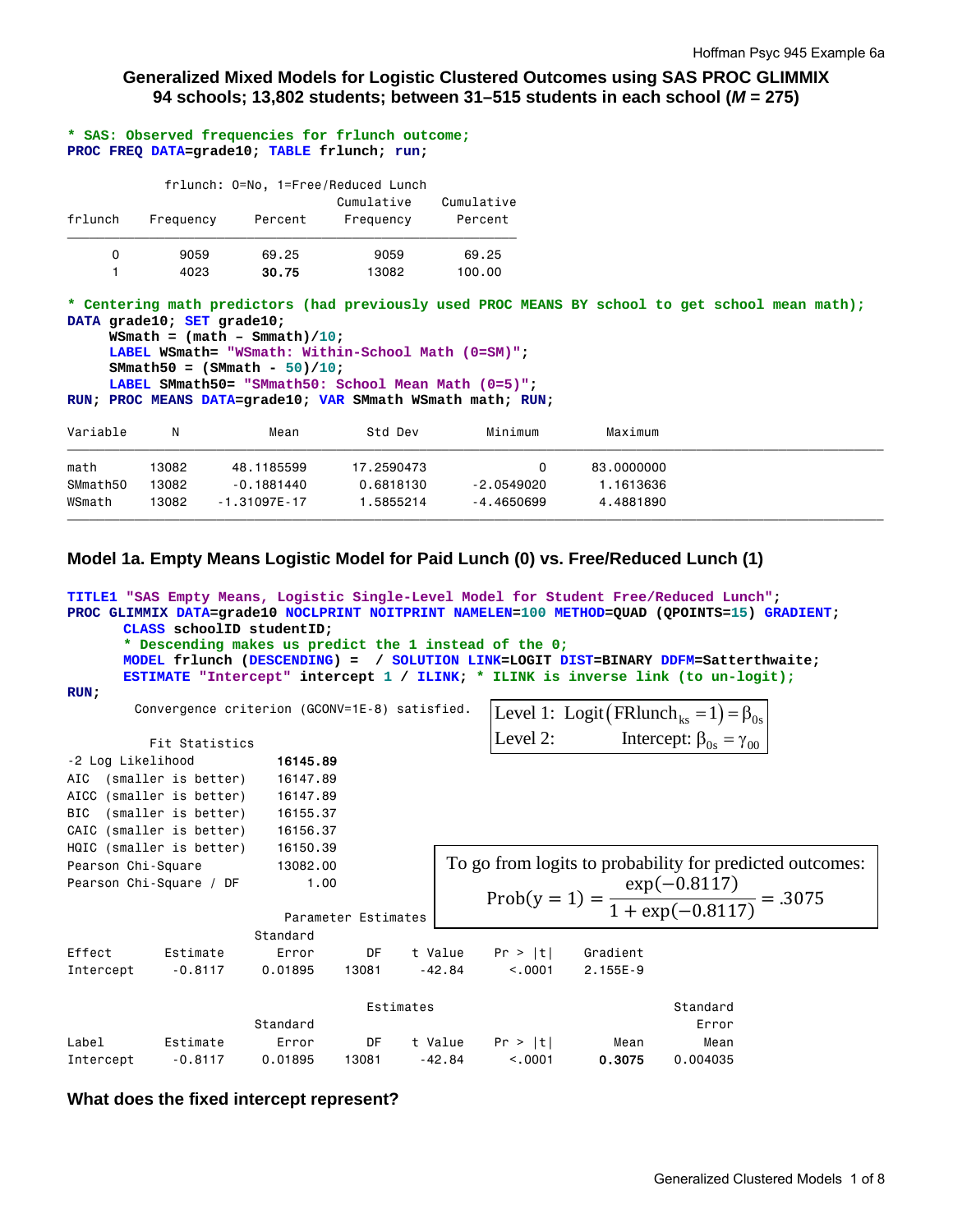**Model 1b. Empty Logistic Two-Level Model for Paid Lunch (0) vs. Free/Reduced Lunch (1)**

|                   |                                                                                                                                                                                                                                                  | Level 1: Logit (FRlunch <sub>ks</sub> = 1) = $\beta_{0s}$                                                                                                                                                                                                                           |          |           |         |  |          |                                                                                                                                                                                                                         |  |
|-------------------|--------------------------------------------------------------------------------------------------------------------------------------------------------------------------------------------------------------------------------------------------|-------------------------------------------------------------------------------------------------------------------------------------------------------------------------------------------------------------------------------------------------------------------------------------|----------|-----------|---------|--|----------|-------------------------------------------------------------------------------------------------------------------------------------------------------------------------------------------------------------------------|--|
| Level 2:          |                                                                                                                                                                                                                                                  | Intercept: $\beta_{0s} = \gamma_{00} + U_{0s}$                                                                                                                                                                                                                                      |          |           |         |  |          |                                                                                                                                                                                                                         |  |
|                   |                                                                                                                                                                                                                                                  | TITLE1 "SAS Empty Means, Logistic Two-Level Model for Student Free/Reduced Lunch";<br>CLASS schoolID studentID;<br>MODEL frlunch (DESCENDING) = / SOLUTION LINK=LOGIT DIST=BINARY DDFM=BW;<br>RANDOM INTERCEPT / TYPE=UN SUBJECT=schoolID;<br>COVTEST "Random School Intercept?" 0; |          |           |         |  |          | PROC GLIMMIX DATA=grade10 NOCLPRINT NOITPRINT NAMELEN=100 METHOD=QUAD (QPOINTS=15) GRADIENT;<br>ESTIMATE "Intercept" intercept 1 / ILINK; * ILINK is inverse link (to un-logit);<br>* Test if G matrix $(1,1)=0$ ; RUN; |  |
|                   |                                                                                                                                                                                                                                                  | Convergence criterion (GCONV=1E-8) satisfied.                                                                                                                                                                                                                                       |          |           |         |  |          | DDFM=Satterthwaite or KR is not available                                                                                                                                                                               |  |
| -2 Log Likelihood | Fit Statistics                                                                                                                                                                                                                                   | 13172.43                                                                                                                                                                                                                                                                            |          |           |         |  |          | using METHOD=QUAD, so we have to<br>switch to DDFM=BW (Between-Within).                                                                                                                                                 |  |
|                   |                                                                                                                                                                                                                                                  | 13176.43                                                                                                                                                                                                                                                                            |          |           |         |  |          |                                                                                                                                                                                                                         |  |
|                   | AIC (smaller is better)<br>AICC (smaller is better)                                                                                                                                                                                              | 13176.43                                                                                                                                                                                                                                                                            |          |           |         |  |          |                                                                                                                                                                                                                         |  |
| BIC               | (smaller is better)                                                                                                                                                                                                                              | 13181.52                                                                                                                                                                                                                                                                            |          |           |         |  |          |                                                                                                                                                                                                                         |  |
|                   | CAIC (smaller is better)                                                                                                                                                                                                                         | 13183.52                                                                                                                                                                                                                                                                            |          |           |         |  |          |                                                                                                                                                                                                                         |  |
|                   | HQIC (smaller is better)                                                                                                                                                                                                                         | 13178.48                                                                                                                                                                                                                                                                            |          |           |         |  |          |                                                                                                                                                                                                                         |  |
|                   |                                                                                                                                                                                                                                                  |                                                                                                                                                                                                                                                                                     |          |           |         |  |          |                                                                                                                                                                                                                         |  |
| Cov               |                                                                                                                                                                                                                                                  | Covariance Parameter Estimates                                                                                                                                                                                                                                                      | Standard |           |         |  |          |                                                                                                                                                                                                                         |  |
| Parm              | Subject                                                                                                                                                                                                                                          | Estimate                                                                                                                                                                                                                                                                            | Error    | Gradient  |         |  |          |                                                                                                                                                                                                                         |  |
| UN(1,1)           | schoolID                                                                                                                                                                                                                                         | 1.9545                                                                                                                                                                                                                                                                              | 0.3315   | 0.000164  |         |  |          |                                                                                                                                                                                                                         |  |
|                   |                                                                                                                                                                                                                                                  | Solutions for Fixed Effects<br>Standard                                                                                                                                                                                                                                             |          |           |         |  |          |                                                                                                                                                                                                                         |  |
| Effect            | Estimate                                                                                                                                                                                                                                         | Error                                                                                                                                                                                                                                                                               | DF       | t Value   | Pr >  t |  | Gradient |                                                                                                                                                                                                                         |  |
| Intercept         | $-1.1721$                                                                                                                                                                                                                                        | 0.1494                                                                                                                                                                                                                                                                              | 93       | $-7.85$   | < 0.001 |  | 0.000085 |                                                                                                                                                                                                                         |  |
|                   |                                                                                                                                                                                                                                                  |                                                                                                                                                                                                                                                                                     |          | Estimates |         |  |          |                                                                                                                                                                                                                         |  |
|                   |                                                                                                                                                                                                                                                  |                                                                                                                                                                                                                                                                                     |          |           |         |  |          | Standard                                                                                                                                                                                                                |  |
|                   |                                                                                                                                                                                                                                                  | Standard                                                                                                                                                                                                                                                                            |          |           |         |  |          | Error                                                                                                                                                                                                                   |  |
| Label             | Estimate                                                                                                                                                                                                                                         | Error                                                                                                                                                                                                                                                                               | DF       | t Value   | Pr >  t |  | Mean     | Mean                                                                                                                                                                                                                    |  |
| Intercept         | $-1.1721$                                                                                                                                                                                                                                        | 0.1494                                                                                                                                                                                                                                                                              | 93       | $-7.85$   | < 0.001 |  | 0.2365   | 0.02697                                                                                                                                                                                                                 |  |
| Label             | Tests of Covariance Parameters<br>Based on the Likelihood<br>DF<br>-2 Log Like<br>ChiSq<br>Pr > Chisq<br>Note<br>Random School Intercept?<br>16146<br>2973.46<br>< 0.001<br>МI<br>$\mathbf{1}$<br>MI: P-value based on a mixture of chi-squares. |                                                                                                                                                                                                                                                                                     |          |           |         |  |          |                                                                                                                                                                                                                         |  |
|                   |                                                                                                                                                                                                                                                  |                                                                                                                                                                                                                                                                                     |          |           |         |  |          |                                                                                                                                                                                                                         |  |

**The COVTEST tells us whether adding the random intercept variance across schools significantly improves model fit:** −2LL single level = 16,145.89 −2LL two level = 13,172.43 −2∆LL (df=~1) = 2,973.46

COVTEST can be used for any nested model comparisons involving variance components, but I have seen it get the answer wrong, so be careful when using it!

# **What does the fixed intercept NOW represent?** Note that they are also scaled differently given that there is more variance in the outcome.

Prob(y = 1) =  $\frac{\exp(-1.1721)}{1.172}$  $\frac{ln(1.1721)}{1 + exp(-1.1721)} = .2365$ To go from logits to probability for predicted outcomes:

# **Calculate a 95% random effect confidence interval for the school random intercept:**

*CI = fixed effect ± 1.96\*SQRT(random intercept variance) CI = −1.1721 ± 1.96\*SQRT(01.9545) = −3.91 to 1.57 in logits, .02 to .83 in probability*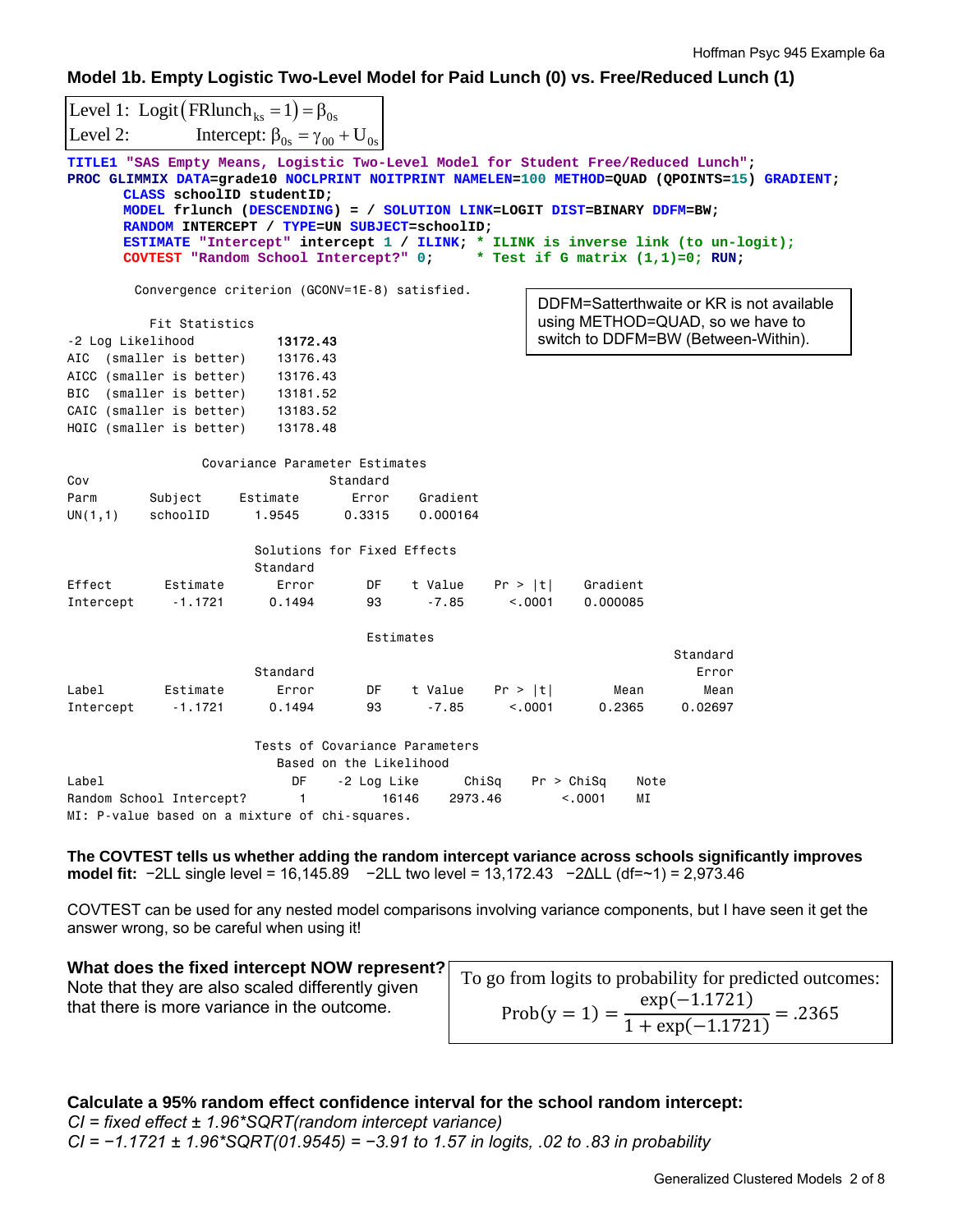**Model 2a. Adding a Level-2 Fixed Effect of School Mean Student Math** 

|                   | Level 1: Logit (FRlunch <sub>ks</sub> = 1) = $\beta_{0s}$                                                                                                                                                                                                                          |                                                                              |          |            |                                              |                                                                                                                                                                                                                     |      |                                                                                            |
|-------------------|------------------------------------------------------------------------------------------------------------------------------------------------------------------------------------------------------------------------------------------------------------------------------------|------------------------------------------------------------------------------|----------|------------|----------------------------------------------|---------------------------------------------------------------------------------------------------------------------------------------------------------------------------------------------------------------------|------|--------------------------------------------------------------------------------------------|
| Level 2:          |                                                                                                                                                                                                                                                                                    | Intercept: $\beta_{0s} = \gamma_{00} + \gamma_{01} (SMmath_s - 50) + U_{0s}$ |          |            |                                              |                                                                                                                                                                                                                     |      |                                                                                            |
|                   | TITLE1 "SAS Add Level-2 Fixed Effect of School Mean Math";<br>CLASS schoolID studentID;<br>RANDOM INTERCEPT / TYPE=UN SUBJECT=schoolID;<br>ESTIMATE "Intercept if SMmath=49"<br>ESTIMATE "Intercept if SMmath=50"<br>ESTIMATE "Intercept if SMmath=51"<br>ESTIMATE "L2 Math Slope" |                                                                              |          |            | intercept 1 SMmath50<br>intercept 1 SMmath50 | PROC GLIMMIX DATA=grade10 NOCLPRINT NOITPRINT NAMELEN=100 METHOD=QUAD (QPOINTS=15) GRADIENT;<br>intercept 1 SMmath50 -1 / ILINK;<br>$0 / ILINK$ ;<br>1 / ILINK<br>SMmath50 1 / ILINK; * Example of non-sense ILINK; |      | MODEL frlunch (DESCENDING) = SMmath50 / SOLUTION LINK=LOGIT DIST=BINARY DDFM=BW ODDSRATIO; |
| RUN:              |                                                                                                                                                                                                                                                                                    |                                                                              |          |            |                                              |                                                                                                                                                                                                                     |      |                                                                                            |
|                   | Convergence criterion (GCONV=1E-8) satisfied.<br>Fit Statistics                                                                                                                                                                                                                    |                                                                              |          |            |                                              |                                                                                                                                                                                                                     |      |                                                                                            |
| -2 Log Likelihood |                                                                                                                                                                                                                                                                                    | 13103.22                                                                     |          |            |                                              |                                                                                                                                                                                                                     |      |                                                                                            |
|                   | AIC (smaller is better)                                                                                                                                                                                                                                                            | 13109.22                                                                     |          |            |                                              |                                                                                                                                                                                                                     |      |                                                                                            |
|                   | AICC (smaller is better)                                                                                                                                                                                                                                                           | 13109.23                                                                     |          |            |                                              |                                                                                                                                                                                                                     |      |                                                                                            |
| BIC               | (smaller is better)                                                                                                                                                                                                                                                                | 13116.85                                                                     |          |            |                                              |                                                                                                                                                                                                                     |      |                                                                                            |
|                   | CAIC (smaller is better)                                                                                                                                                                                                                                                           | 13119.85                                                                     |          |            |                                              |                                                                                                                                                                                                                     |      |                                                                                            |
|                   | HQIC (smaller is better)                                                                                                                                                                                                                                                           | 13112.31                                                                     |          |            |                                              |                                                                                                                                                                                                                     |      |                                                                                            |
|                   |                                                                                                                                                                                                                                                                                    | Covariance Parameter Estimates                                               |          |            |                                              |                                                                                                                                                                                                                     |      |                                                                                            |
| Cov               |                                                                                                                                                                                                                                                                                    |                                                                              | Standard |            |                                              |                                                                                                                                                                                                                     |      |                                                                                            |
| Parm              | Subject                                                                                                                                                                                                                                                                            | Estimate                                                                     | Error    | Gradient   |                                              |                                                                                                                                                                                                                     |      |                                                                                            |
| UN $(1,1)$        | schoolID                                                                                                                                                                                                                                                                           | 0.7657                                                                       | 0.1448   | $-0.00005$ |                                              |                                                                                                                                                                                                                     |      |                                                                                            |
|                   |                                                                                                                                                                                                                                                                                    | Solutions for Fixed Effects                                                  |          |            |                                              |                                                                                                                                                                                                                     |      |                                                                                            |
|                   |                                                                                                                                                                                                                                                                                    | Standard                                                                     |          |            |                                              |                                                                                                                                                                                                                     |      |                                                                                            |
| Effect            | Estimate                                                                                                                                                                                                                                                                           | Error                                                                        | DF       | t Value    | Pr >  t                                      | Gradient                                                                                                                                                                                                            |      |                                                                                            |
| Intercept         | -1.4696                                                                                                                                                                                                                                                                            | 0.1040                                                                       | 92       | $-14.13$   | < 0.001                                      | 0.000025                                                                                                                                                                                                            |      |                                                                                            |
| SMmath50          | $-1.4429$                                                                                                                                                                                                                                                                          | 0.1403                                                                       | 92       | $-10.29$   | < 0.0001                                     | $-0.00002$                                                                                                                                                                                                          |      |                                                                                            |
|                   |                                                                                                                                                                                                                                                                                    | Odds Ratio Estimates                                                         |          |            |                                              |                                                                                                                                                                                                                     |      |                                                                                            |
|                   |                                                                                                                                                                                                                                                                                    |                                                                              |          |            | 95% Confidence                               |                                                                                                                                                                                                                     |      |                                                                                            |
| SMmath50          | _SMmath50                                                                                                                                                                                                                                                                          | Estimate                                                                     | DF       |            | Limits                                       |                                                                                                                                                                                                                     |      |                                                                                            |
| 0.8119            | $-0.188$                                                                                                                                                                                                                                                                           | 0.236                                                                        | 92       | 0.179      | 0.312                                        |                                                                                                                                                                                                                     |      |                                                                                            |
|                   |                                                                                                                                                                                                                                                                                    |                                                                              |          |            |                                              |                                                                                                                                                                                                                     |      |                                                                                            |
|                   |                                                                                                                                                                                                                                                                                    |                                                                              |          |            |                                              | Effects of continuous variables are assessed as one unit offsets from the mean. The AT<br>suboption modifies the reference value and the UNIT suboption modifies the offsets.                                       |      |                                                                                            |
|                   |                                                                                                                                                                                                                                                                                    |                                                                              |          |            |                                              |                                                                                                                                                                                                                     |      |                                                                                            |
|                   |                                                                                                                                                                                                                                                                                    |                                                                              |          | Estimates  |                                              |                                                                                                                                                                                                                     |      | Standard                                                                                   |
|                   |                                                                                                                                                                                                                                                                                    |                                                                              | Standard |            |                                              |                                                                                                                                                                                                                     |      | Error                                                                                      |
| Label             |                                                                                                                                                                                                                                                                                    | Estimate                                                                     | Error    | DF         | t Value                                      | Pr >  t                                                                                                                                                                                                             | Mean | Mean                                                                                       |

| Label                  | Estimate   | Error  | DF | t Value  | Pr >  t | Mean    | Mean     |
|------------------------|------------|--------|----|----------|---------|---------|----------|
| Intercept if SMmath=49 | $-0.02668$ | 0.1421 | 92 | $-0.19$  | 0.8515  | 0.4933  | 0.03552  |
| Intercept if SMmath=50 | $-1.4696$  | 0.1040 | 92 | $-14.13$ | < 0.001 | 0.1870  | 0.01581  |
| Intercept if SMmath=51 | $-2.9125$  | 0.2020 | 92 | $-14.42$ | < 0.001 | 0.05154 | 0.009873 |
| L2 Math Slope          | $-1.4429$  | 0.1403 | 92 | $-10.29$ | < 0.001 | 0.1911  | 0.02168  |

#### **What does the fixed intercept NOW represent?**

The logit of the probability of getting free/reduced lunch for a kid in a school with a random intercept  $U_{0s} = 0$ *and school mean math = 50 is −1.4696, which translates into a probability = .187.* 

### **What does the main effect of school mean math represent?**

*For every 10 units higher school mean math, the logit of the probability of getting free/reduced lunch is significantly lower by 1.4429, which translates into an odds ratio of 0.236. This is NOT controlling for student math, so it is the "total" between-school effect. Note that the probability estimate of 0.1911 is meaningless, because a one-unit difference in the predictor does not imply the same difference in probability at all points along the predictor.*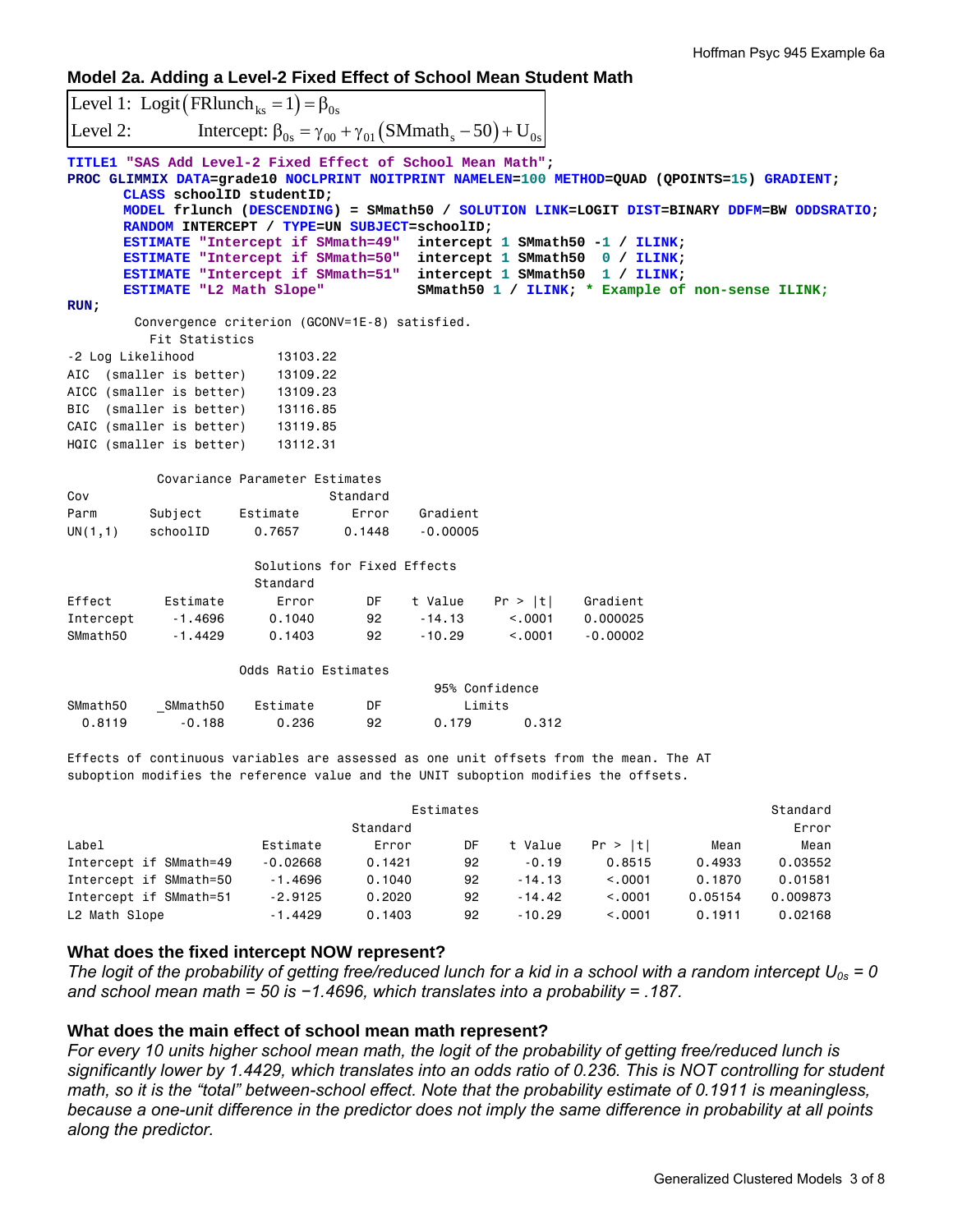# **Model 2b. Adding a Level-1 Fixed Effect of Group-Mean-Centered Student Math**

```
TITLE1 "SAS Add Level-1 Fixed Effect of Group-MC Student Math"; 
PROC GLIMMIX DATA=grade10 NOCLPRINT NOITPRINT NAMELEN=100 METHOD=QUAD (QPOINTS=15) GRADIENT; 
      CLASS schoolID studentID; 
      MODEL frlunch (DESCENDING) = SMmath50 WSmath 
            / SOLUTION LINK=LOGIT DIST=BINARY DDFM=BW ODDSRATIO; 
      RANDOM INTERCEPT / TYPE=UN SUBJECT=schoolID; 
      ESTIMATE "Contextual Effect of Math" WSmath -1 SMmath50 1; 
RUN; 
         Convergence criterion (GCONV=1E-8) satisfied. 
           Fit Statistics 
-2 Log Likelihood 12390.67
AIC (smaller is better) 12398.67 
AICC (smaller is better) 12398.67 
BIC (smaller is better) 12408.85 
CAIC (smaller is better) 12412.85 
HQIC (smaller is better) 12402.78 
           Covariance Parameter Estimates 
Cov Standard
Parm Subject Estimate Error Gradient 
UN(1,1) schoolID 0.8414 0.1576 0.000012 
                       Solutions for Fixed Effects 
 Standard 
                                   DF t Value Pr > |t| Gradient
Intercept -1.5598 0.1088 92 -14.34 <.0001 -0.00046 
SMmath50 -1.5174 0.1467 92 -10.35 <.0001 0.00009 
WSmath -0.3720 0.01450 12987 -25.66 <.0001 0.000823
                                Odds Ratio Estimates 
                                                        95% Confidence 
SMmath50 WSmath _SMmath50 _WSmath Estimate DF Limits<br>0.8119 -1E-17 -0.188 -1E-17 0.219 92 0.164
 0.8119 -1E-17 -0.188 -1E-17 0.219 92 0.164 0.293 
 -0.188 1 -0.188 -1E-17 0.689 12987 0.670 0.709 
Effects of continuous variables are assessed as one unit offsets from the mean. The AT 
suboption modifies the reference value and the UNIT suboption modifies the offsets. 
                                 Estimates 
er and the standard standard standard standard standard standard standard standard standard standard standard
                                     Level 1: Logit \left(\text{FRlunch}_{\text{ks}}=1\right) = \beta_{0s} + \beta_{1s} \left(\text{math}_{\text{ks}} - \text{SMmath}_{\text{s}}\right)Level 2: Intercept: \beta_{0s} = \gamma_{00} + \gamma_{01} (SMmath_s - 50) + U_{0s}Within-School Math: \beta_{1s} = \gamma_{10}
```

|                                   |          | vianuaru |    |       |                   |
|-----------------------------------|----------|----------|----|-------|-------------------|
| Label                             | Estimate | Error    |    |       | DF tValue Pr >  t |
| Contextual Effect of Math -1.1454 |          | 0.1468   | 92 | -7.80 | < 0.001           |

# **What does the fixed intercept NOW represent?**

The logit of the probability of getting free/reduced lunch for a kid in a school with a random intercept  $U_{0s} = 0$ and school mean math = 50 and within-school math = 0 (e.g., an average student) is −1.5598, which *translates into a probability = .210.* 

# **What does the main effect of school mean math NOW represent?**

*The interpretation is the same: for every one-unit higher school mean math, the logit of the probability of getting free/reduced lunch is significantly lower by 0.1517, which translates into an odds ratio of 0.219. This effect is still significant after controlling for kid math (contextual effect = −1.1454).* 

*The between-school effect should not have changed, but the model is now on a different scale because the student math effect explained part of the level-1 residual variance (which can't be less than 3.29). This is indicated by an increase in the random intercept variance (0.8415 relative to 0.7657).*

# **What does the main effect of student math represent?**

*For every 10 units higher student math relative to the rest of your school, the logit of the probability of getting free/reduced lunch is significantly lower by 0.372, which translates into an odds ratio of 0.689.*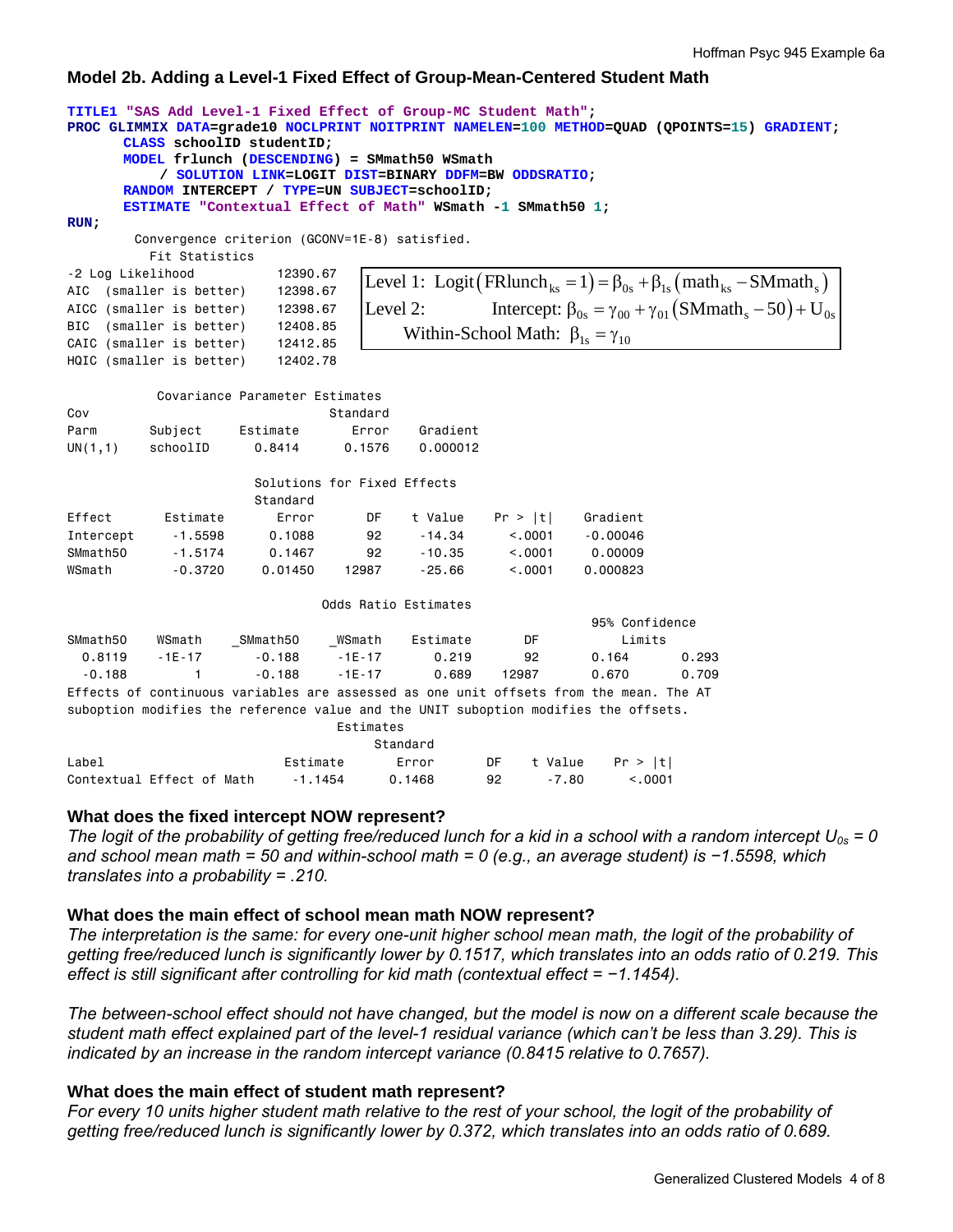## **Model 2c. Adding a Random Effect of Group-MC Student Math**

```
TITLE1 "SAS Add Random Effect of Group-MC Student Math"; 
PROC GLIMMIX DATA=grade10 NOCLPRINT NOITPRINT NAMELEN=100 METHOD=QUAD (QPOINTS=15) GRADIENT; 
      CLASS schoolID studentID; 
      MODEL frlunch (DESCENDING) = SMmath50 WSmath 
          / SOLUTION LINK=LOGIT DIST=BINARY DDFM=BW ODDSRATIO; 
      RANDOM INTERCEPT WSmath / TYPE=UN SUBJECT=schoolID; 
      COVTEST "Random Student Math Slope?" . 0 0; * Leave (1,1), test if (2,1) and (2,2) =0;
```
**RUN;** 

#### Convergence criterion (GCONV=1E-8) satisfied. **FROM THE LOG:** At least one element of the gradient is greater than 1e-3.

 Fit Statistics -2 Log Likelihood 12352.01 AIC (smaller is better) 12364.01 AICC (smaller is better) 12364.01 BIC (smaller is better) 12379.27 CAIC (smaller is better) 12385.27 HQIC (smaller is better) 12370.17

|          | Level 1: Logit (FRlunch <sub>ks</sub> = 1) = $\beta_{0s}$ + $\beta_{1s}$ (math <sub>ks</sub> – SMmath <sub>s</sub> ) |
|----------|----------------------------------------------------------------------------------------------------------------------|
| Level 2: | Intercept: $\beta_{0s} = \gamma_{00} + \gamma_{01} (SMmath_s - 50) + U_{0s}$                                         |
|          | Within-School Math: $\beta_{1s} = \gamma_{10} + U_{1s}$                                                              |

#### Covariance Parameter Estimates

| Cov      |          |            | Standard |            |
|----------|----------|------------|----------|------------|
| Parm     | Subject  | Estimate   | Error    | Gradient   |
| UN(1,1)  | schoolID | 0.8118     | 0.1540   | $-0.00188$ |
| UN(2,1)  | schoolID | $-0.03524$ | 0.02906  | 0.007376   |
| UN(2, 2) | schoolID | 0.01608    | 0.005433 | 0.324555   |

| Solutions for Fixed Effects |
|-----------------------------|

|           |           | Standard |       |          |         |            |
|-----------|-----------|----------|-------|----------|---------|------------|
| Effect    | Estimate  | Error    | DF    | t Value  | Pr >  t | Gradient   |
| Intercept | -1.5665   | 0.1076   | 92    | $-14.56$ | < 0.001 | 0.003945   |
| SMmath50  | $-1.5617$ | 0.1477   | 92    | $-10.57$ | < 0.001 | $-0.0015$  |
| WSmath    | $-0.3434$ | 0.02425  | 12987 | $-14.16$ | < 0.001 | $-0.04844$ |

#### Odds Ratio Estimates

|          |            |          |          |          |       | 95% Confidence |       |
|----------|------------|----------|----------|----------|-------|----------------|-------|
| SMmath50 | WSmath     | SMmath50 | WSmath   | Estimate | DF    | Limits         |       |
| 0.8119   | $-1F - 17$ | $-0.188$ | $-1F-17$ | 0.210    | 92    | 0.156          | 0.281 |
| $-0.188$ |            | $-0.188$ | $-1F-17$ | 0.709    | 12987 | 0.676          | 0.744 |

Effects of continuous variables are assessed as one unit offsets from the mean. The AT suboption modifies the reference value and the UNIT suboption modifies the offsets.

|                                                |                | Tests of Covariance Parameters |       |            |      |
|------------------------------------------------|----------------|--------------------------------|-------|------------|------|
|                                                |                | Based on the Likelihood        |       |            |      |
| Label                                          | DF             | -2 Loa Like                    | ChiSa | Pr > ChiSa | Note |
| Random Student Math Slope?                     | $\overline{2}$ | 12391                          | 38.66 | < 0.001    | МI   |
| MI: P-value based on a mixture of chi-squares. |                |                                |       |            |      |

#### **Does the random effect of student math improve model fit?**

*Yes, −2∆LL(~2) = 38.66, p < .00 (but it is not estimated very well)* 

**Calculate a 95% random effect confidence interval for the student math slope:** *CI = fixed effect ± 1.96\*SQRT(random slope variance) CI = −0.3434 ± 1.96\*SQRT(0.01608) = −0.59 to –0.09 in logits* 

### **So what does this mean?**

*The extent to which relative student math predicts student free/reduced lunch status varies significantly across schools, but across 95% of schools, higher student math is predicted to relate to a lower probability of receiving free/reduced lunch.*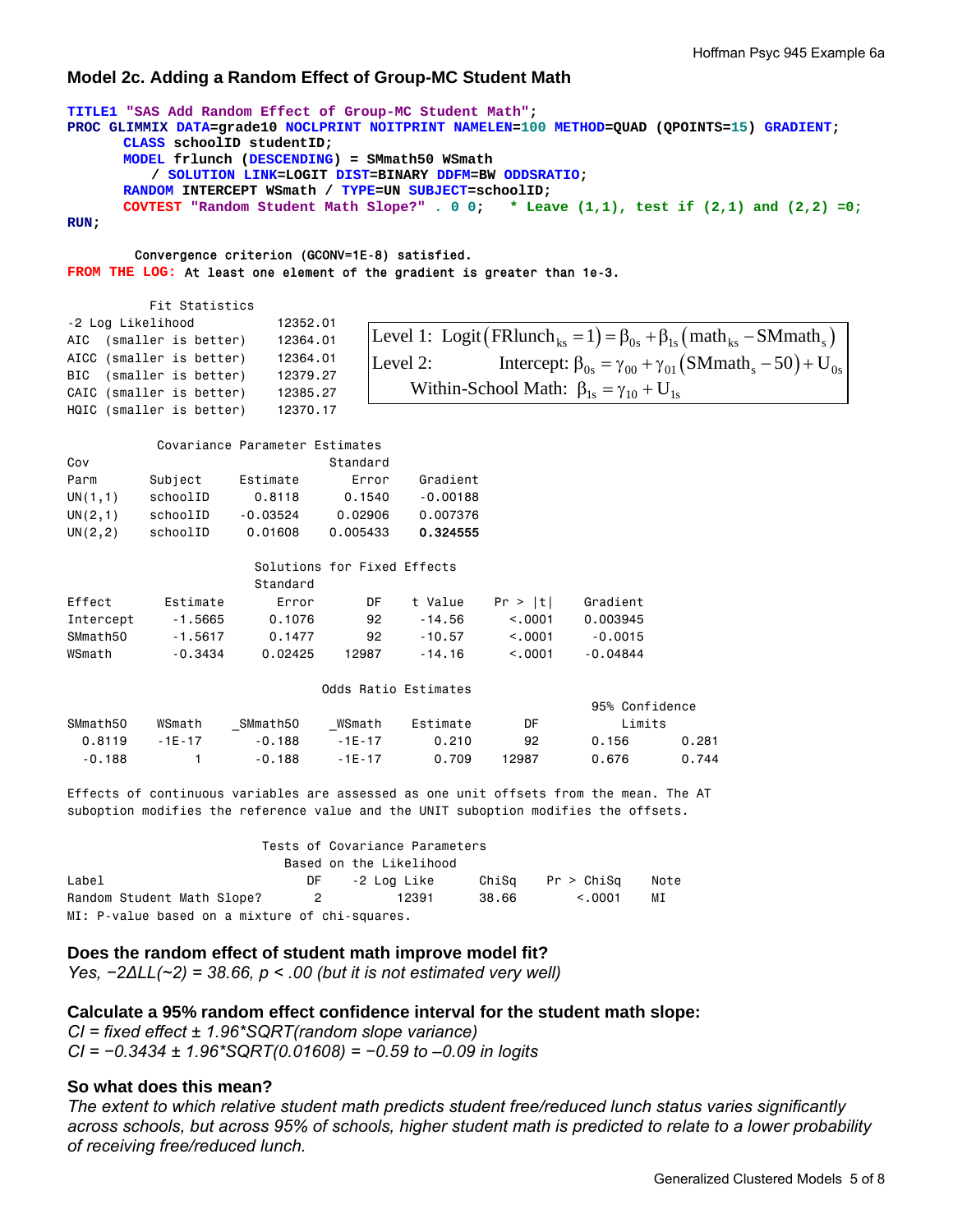## **Model 2d. Adding Intra-Variable Interactions of School Mean Math and GMC Student Math**

### **TITLE1 "SAS Add Intra-Variable Interactions of School Mean and Group-MC Student Math"; PROC GLIMMIX DATA=grade10 NOCLPRINT NOITPRINT NAMELEN=100 METHOD=QUAD (QPOINTS=15) GRADIENT; CLASS schoolID studentID; MODEL frlunch (DESCENDING) = SMmath50 WSmath SMmath50\*WSmath SMmath50\*SMmath50 / SOLUTION LINK=LOGIT DIST=BINARY DDFM=BW ODDSRATIO; RANDOM INTERCEPT WSmath / TYPE=UN SUBJECT=schoolID; ESTIMATE "Contextual Math Main Effect" WSmath -1 SMmath50 1; ESTIMATE "Contextual Math Interaction" SMmath50\*WSmath -1 SMmath50\*SMmath50 1; RUN;**  Convergence criterion (GCONV=1E-8) satisfied. **FROM THE LOG:** At least one element of the gradient is greater than 1e-3. Fit Statistics -2 Log Likelihood 12347.84 AIC (smaller is better) 12363.84 AICC (smaller is better) 12363.86 BIC (smaller is better) 12384.19 CAIC (smaller is better) 12392.19 HQIC (smaller is better) 12372.06 Covariance Parameter Estimates Cov Standard Parm Subject Estimate Error Gradient UN(1,1) schoolID 0.8157 0.1553 -0.00526 UN(2,1) schoolID -0.02773 0.02798 -0.05393 UN(2,2) schoolID 0.01348 0.004909 0.332867 Solutions for Fixed Effects Standard Effect Estimate Error DF t Value Pr > |t| Gradient Intercept -1.5460 0.1231 91 -12.55 <.0001 0.003075 SMmath50 -1.5833 0.1998 91 -7.93 <.0001 -0.00215 WSmath  $-0.3688$   $0.02633$  12986  $-14.01$  <.0001  $-0.10677$ SMmath50\*WSmath -0.06962 0.03364 12986 -2.07 0.0385 0.055708 SMmath50\*SMmath50 -0.06850 0.1760 91 -0.39 0.6980 0.0059 Odds Ratio Estimates 95% Confidence SMmath50 WSmath \_SMmath50 \_WSmath Estimate DF Limits 0.8119 -1E-17 -0.188 -1E-17 0.197 91 0.111 0.348 -0.188 1 -0.188 -1E-17 0.701 12986 0.668 0.735 Estimates Standard Label Estimate Error DF t Value Pr > |t| Contextual Math Main Effect -1.2145 0.1994 91 -6.09 <.0001 Contextual Math Interaction 0.001114 0.1772 91 0.01 0.9950 **What does from Within-School\*Between-School math interaction represent?** *For every 10 units higher school mean math, the effect of relative student math on student free/reduced*  Level 1: Logit  $\left(\text{FRlunch}_{\text{ks}}=1\right) = \beta_{0s} + \beta_{1s} \left(\text{math}_{\text{ks}} - \text{SMmath}_{\text{s}}\right)$ Level 2: Intercept:  $\beta_{0s} = \gamma_{00} + \gamma_{01} (SMmath_s - 50)$  $(SMmath_n - 50)^2$  $+\gamma_{02} (\text{SMmath}_\text{s}-50)^2 + U_{0s}$ Within-School Math:  $\beta_{1s} = \gamma_{10} + \gamma_{11} (SMmath_s - 50) + U_{1s}$

# **What does from Between-School\*Between-School math interaction represent?**

*0.06962. So the effect of being "smarter than the others" is even stronger in a "smart" school.* 

*For every 10 units higher school mean math, the effect of school mean math on school mean free/reduced lunch (which is −1.5833 as evaluated at school mean math = 50) becomes nonsignificantly more negative*  by 2\*0.06850. So the effect of being in a "smart" school is predominantly linear. These effects do not control *for student math.* 

*lunch (which is −0.3688 as evaluated at school mean math = 50) becomes significantly more negative by*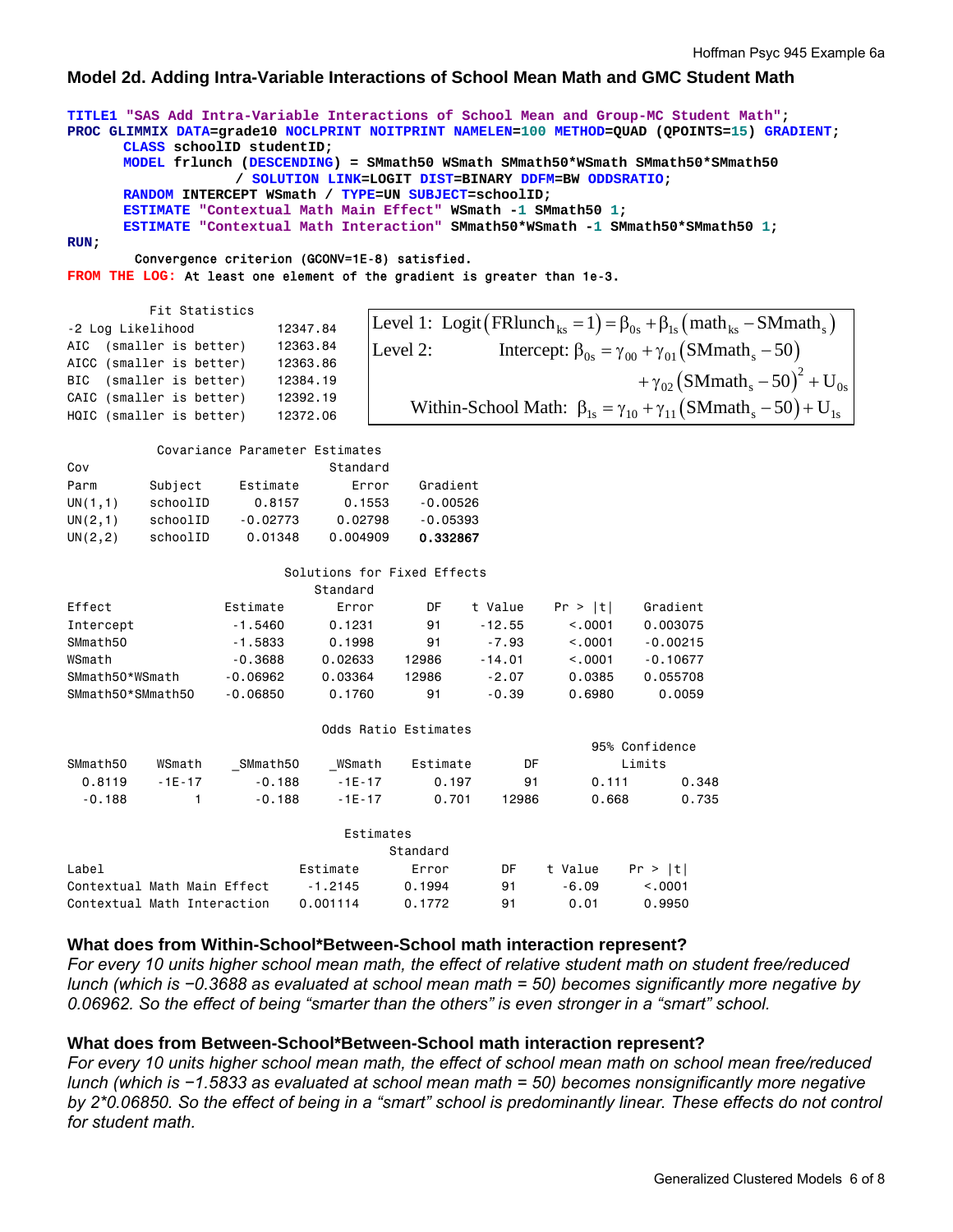# **What do the contextual math effects represent?**

*After controlling for student math, there is a contextual effect of school mean math 1.2145 per 10 units as evaluated at school mean math = 50 for an average student. However, there is not a contextual effect of how school mean math moderates the effect of relative student math (incremental interaction = 0.0011).* 

 $-$ OR  $-$ 

*The between-school math effect is significantly more negative by 1.2145 as evaluated at school mean math = 50 for an average student. However, school mean math does not moderate the between-school math effect (–0.06850) differently than the within-school math effect (–0.06962).*